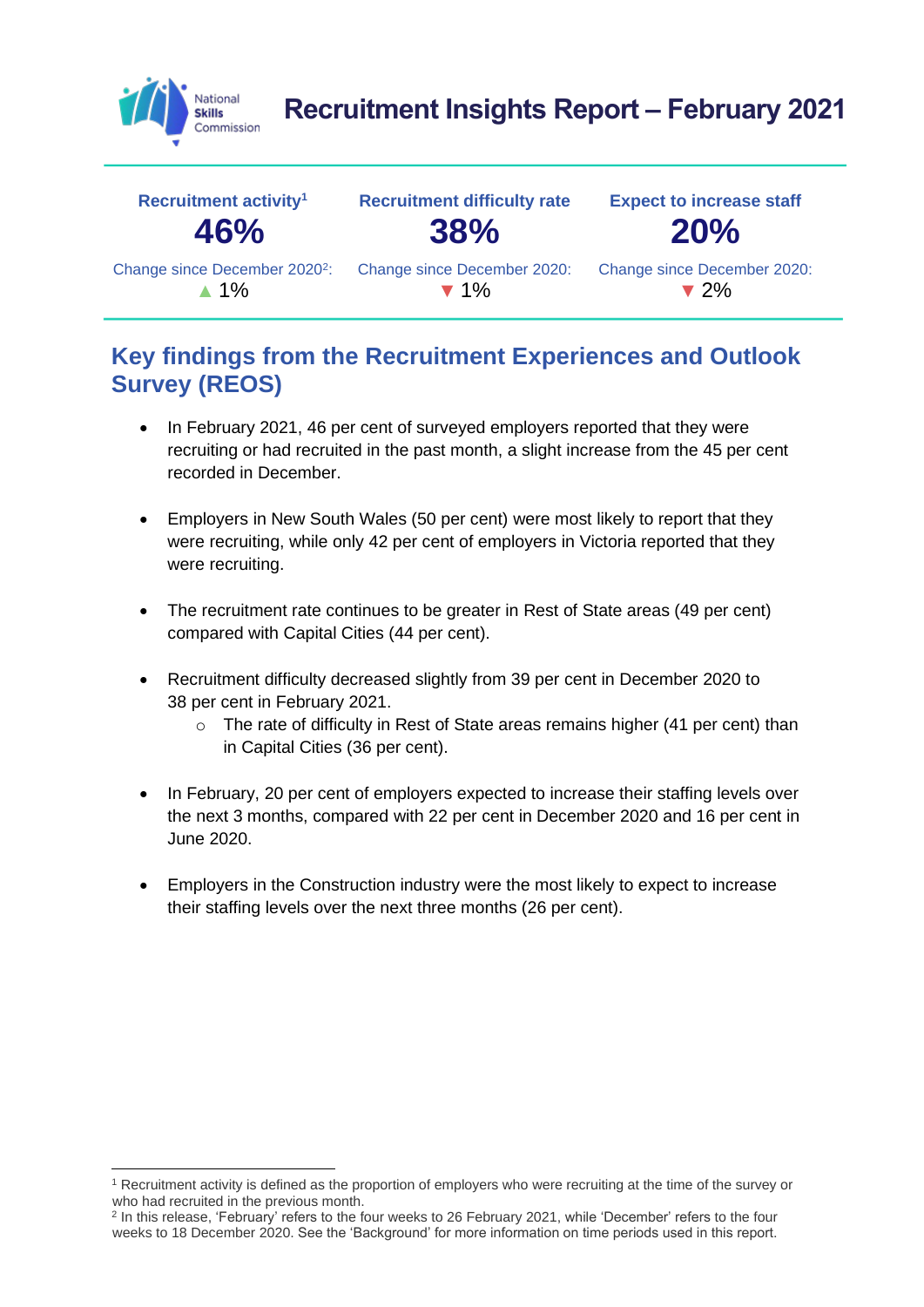#### **Recruitment activity**

- In February, almost half (46 per cent) of employers surveyed reported that they were recruiting or had recruited in the past month, similar to the proportion in December (45 per cent).
- Employers in New South Wales were most likely to report that they were recruiting or had recruited in the past month (50 per cent), followed by Queensland (49 per cent) and Western Australia (47 per cent). Employers in Victoria (42 per cent), South Australia (44 per cent) and Tasmania (45 per cent) were the least likely to have recruited.
- While the recruitment rate continues to be higher in Rest of State areas (49 per cent) compared with Capital Cities (44 per cent), employers in Rest of State areas were less likely to have recruited in February 2021 compared with December 2020. Over the same period, employers in Capital Cities were more likely to have recruited.
- A smaller proportion of employers were recruiting for newly created positions only (16 per cent) compared with the peak in early December (21 per cent).
- Employers in the Accommodation and Food Services were the most likely to recruit (60 per cent) out of the selected industries.



<sup>3</sup> Due to small sample sizes some industries are not reportable and are therefore excluded from analyses.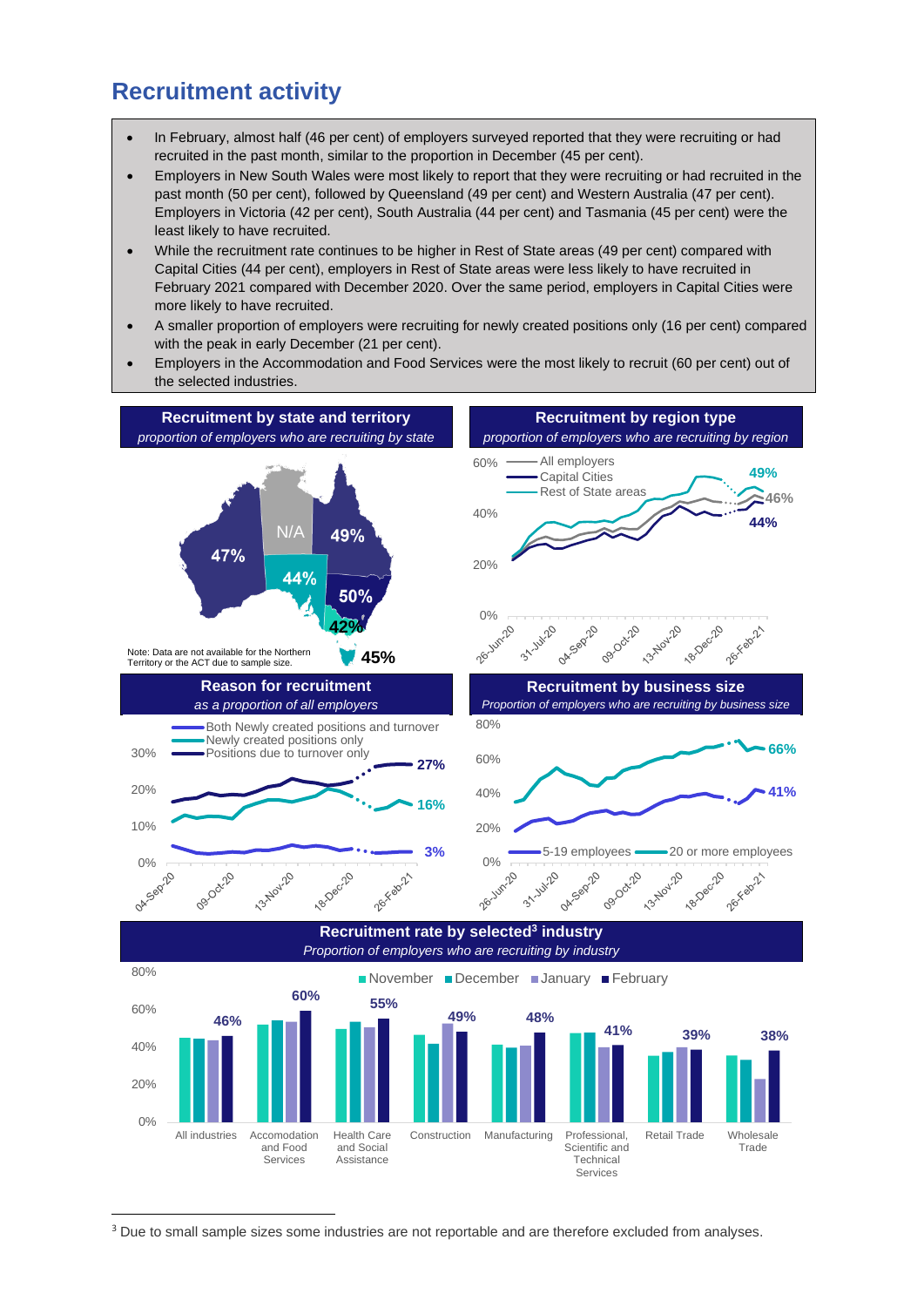# **Recruitment difficulty rate**

- The proportion of *recruiting* employers experiencing recruitment difficulty (38 per cent) fell slightly compared with December (39 per cent).
- The proportion of employers experiencing recruitment difficulty has fallen since December in Rest of State areas but has increased in Capital Cities. The rate of difficulty in Rest of State areas (41 per cent) remains higher than in Capital Cities (36 per cent).
- The rate of recruitment difficulty for medium to large businesses (20 employees or more) fell from 40 per cent in December to 35 per cent in February. It remains lower than the share of small businesses (5 to 19 employees) that reported recruitment difficulty in February (39 per cent).
- The rate of recruitment difficulty fell for lower skilled<sup>4</sup> occupations since December. Higher skilled occupations remain significantly more difficult to recruit for compared with lower skilled (49 per cent and 29 per cent, respectively).





<sup>4</sup> In this report, lower skilled refers to occupations with an ANZSCO Skill Level of 4 or 5, while higher skilled refers to ANZSCO Skill Levels 1, 2 or 3.

<sup>&</sup>lt;sup>5</sup> Blue collar occupations include Technicians and trades workers, Machinery operators and drivers, and Labourers. White collar occupations include Managers, Professionals, Community and personal service workers, Clerical and administrative workers, and Sales workers. Note: Data by 'collared' occupation and reasons for recruitment difficulty are not published in the REOS weekly data file releases but are available upon request.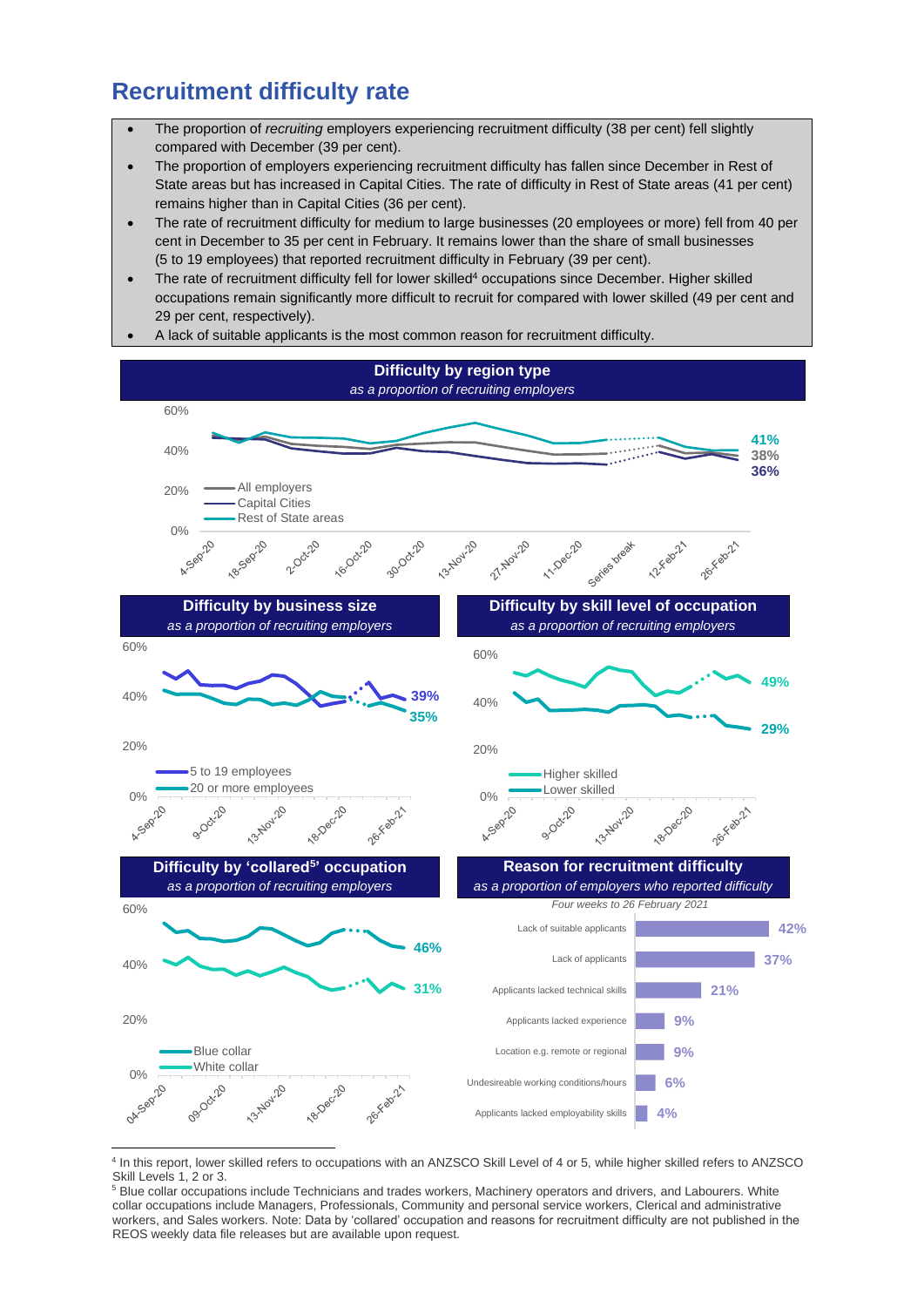### **Staffing outlook**

- In February, 20 per cent of employers expected to increase their staffing levels over the next 3 months, compared with 22 per cent in December 2020 and 16 per cent in June 2020.
- Employers in Queensland were the most likely to expect to increase their staffing levels over the next 3 months (26 per cent), followed by South Australia (21 per cent) and Tasmania (20 per cent).
- The gap between the proportion of employers who expected to increase their staffing numbers in Rest of State areas compared with Capital Cities has narrowed since December. Some 22 per cent of employers in Rest of State areas expected to increase their staffing levels compared with 20 per cent of employers in Capital Cities.
- Employers in the Construction (26 per cent) and Manufacturing (24 per cent) industries were the most likely to expect to increase their staffing levels over the next 3 months.





<sup>6</sup> Due to small sample sizes some industries are not reportable and are therefore excluded from analyses.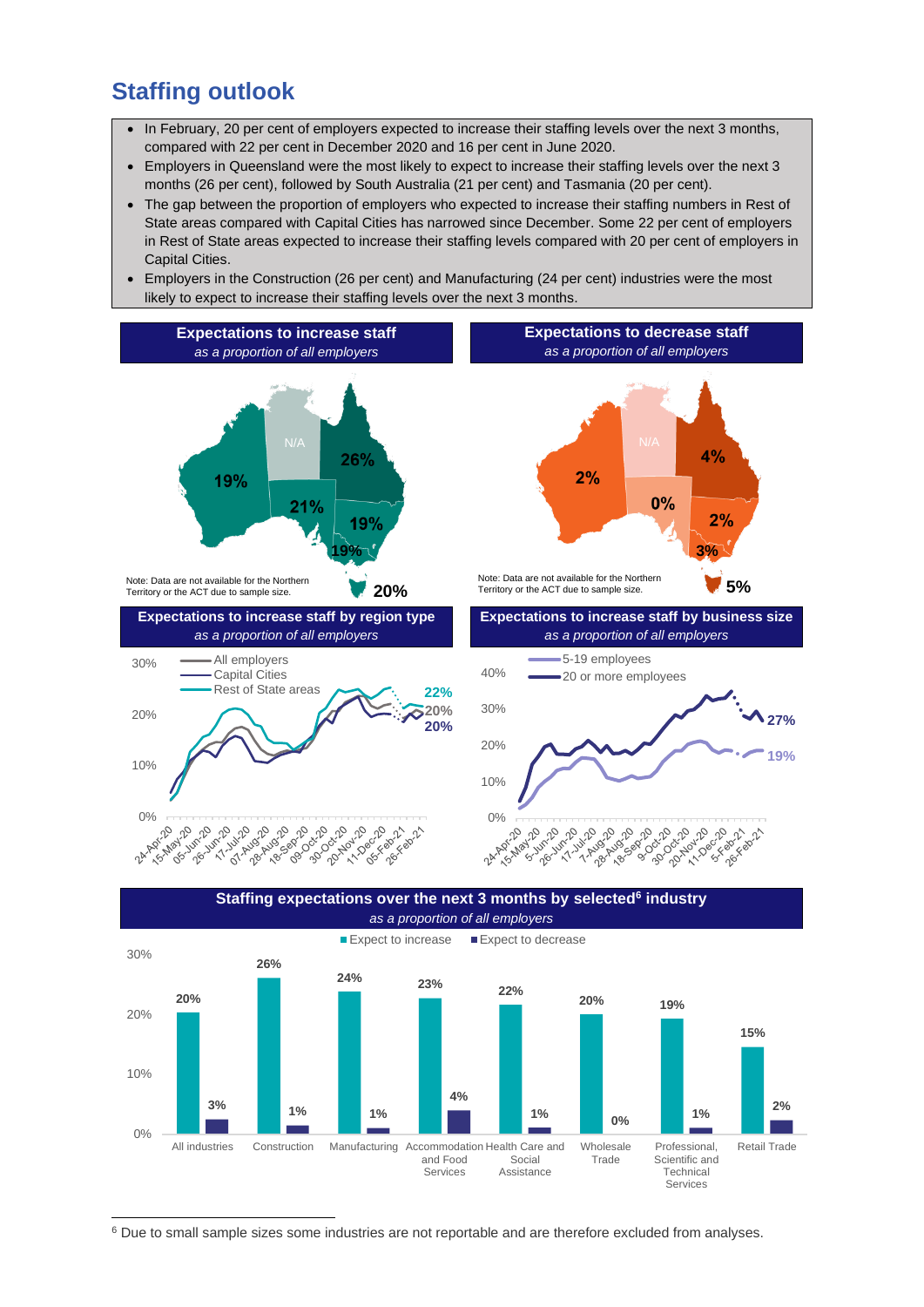### **Spotlight – A Year in Review: 2020**

This month's Spotlight features data collected as part of the *REOS* which demonstrates the impact COVID-19 had on businesses throughout 2020. Further analysis will be made available in the NSC's *Recruitment Experiences and Outlook Survey 2020 Data Report* which is scheduled be released in the coming months.

#### Impact of COVID-19 on businesses

In response to the COVID-19 pandemic, the forerunner to the Recruitment Experiences and Outlook Survey was amended in March 2020 to begin measuring the impact of the COVID-19 pandemic on businesses.

In April 2020, more than half (52 per cent) of employers said that they were impacted "a great deal" by the COVID-19 pandemic.**<sup>7</sup>** While restrictions were eased for much of the country by mid-June 2020, businesses in areas such as hospitality and the arts continued to face tight restrictions that limited their operating capacity. The proportion of employers impacted "a great deal" fell gradually to August 2020, when it stood at 39 per cent, then fell more rapidly to 14 per cent by December 2020.



In April 2020, just one in twenty employers (5 per cent) reported not being impacted at all by COVID-19. By December 2020, nearly one in three employers (31 per cent) reported that they were not impacted at all by COVID-19. August appears to have been a turning point for many businesses in a recovery to pre-pandemic trading conditions.

#### Impact of COVID-19 on staffing levels

From March 2020 the *REOS* captured data on staffing level movements, i.e. whether an employer had increased or decreased staff over the previous month. One in five (27 per cent) employers in April 2020 reported that they had decreased staff, most likely due to the flow on effects that trading restrictions, border closures and social distancing measures had on economic activity and hence, the need for staff. While this proportion significantly decreased by June 2020 to 9 per cent, it was still sitting at 7 per cent in December 2020.

<sup>7</sup> Prior to 10 August 2020, employers were asked about the impact of COVID-19 since March 2020; from 10 August 2020, employers were asked about the *current* impact of COVID-19.